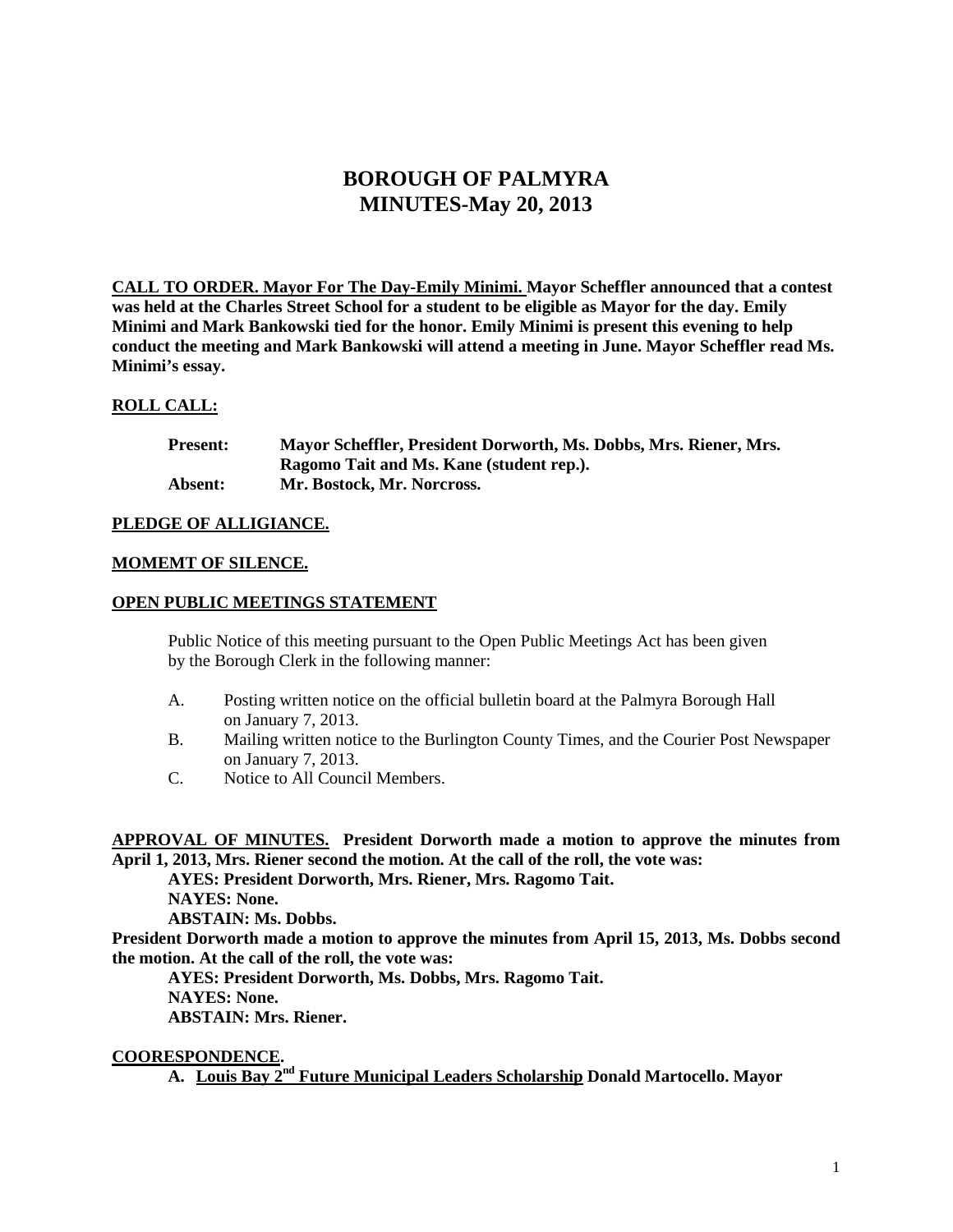**Scheffler presented Donald Martocello with a Certificate from the New Jersey League of Municipalities for becoming a semi-finalist in the Leaders Scholarship program. There were only two students selected in Burlington County.** 

**B. NJDOT- Letter of Award from Department of Transportation For Charles Street. Mayor Scheffler announced that the Borough had received funding from the DOT for improvements to Charles Street.**

**C. Letter of Retirement.-Mrs. Riener made a motion to accept Anthony Wright's letter of retirement, President Dorworth second the motion. All members present voted in favor of the motion. Ms. Dobbs made a motion to accept Kris Hancock's letter of retirement, President Dorworth second the motion. All members present voted in favor of the motion.** 

## **PROFESSIONAL UPDATES.**

**A. ERI- Updates for HVAC, Eagle Construction Change Orders, Charles Street and Award of Contracts For Municipal Maintenance and Allied. Mr. Kirchner reported that Eagle Construction and Allied Contractors are working on the required ceiling work and that Municipal Maintenance is doing the required electrical work. There are also change orders on the agenda for Allied Contractors. A number of resolutions are on the agenda for award of engineering services, including two that were held from a previous meeting. Mr. Kirchner explained that the final change order for Eagle Construction should be ready for the June meeting. The award of services for the sign program is due to the new regulations from the DOT about all signs being the required size, height and some have to be reflective. There is also a change order for the Parry Avenue grant to allow engineering for Dr. Mattmuller's parking lot. Mr. Gural explained that the Borough need an easement through Dr. Mattmuller's property several years ago and the agreement was that the Borough would repave the parking lot. Mr. Kirchner informed council that the Burlington County Bridge Commission has put Market Street work out to bid and that he hopes to have Parry Avenue bids ready for June. Mr. Gural discussed that a maintenance contract will be needed for the new HVAC system and that since it is not part of the capital project, they will have to award a separate contract. President Dorworth discussed that the company should be experienced in the new geothermal as well for the community center contract.** 

**1. Resolution 2013-82, Resolution Awarding Engineering Services For The Police Carport And Driveway Paving To Environmental Resolutions Not To Exceed \$12,000. Mrs. Riener made a motion to approve the resolution, President Dorworth second the motion. At the call of the roll, the vote was:**

**AYES: President Dorworth, Ms. Dobbs, Mrs. Riener, Mrs. Ragomo Tait. NAYES: None.**

**2. Resolution 2013-83, Resolution Awarding Engineering Services For The**

**Borough Sign Retro Reflectivity Improvements To Environmental Resolutions Not To Exceed \$21,000. Mrs. Riener made a motion to approve the resolution, President Dorworth second the motion. At the call of the roll, the vote was:**

**AYES: President Dorworth, Ms. Dobbs, Mrs. Riener, Mrs. Ragomo Tait. NAYES: None.**

**Mr. Kirchner and Mr. Rosenberg discussed the bond issue for the community center and Parry Avenue Phase 1. Mr. Kirchner explained that the contractor has agreed to fix all of the issues on the punch list for the center and also the contractor for Parry Avenue will address all of the issues. Mr. Rosenberg will notify the bonding company for Parry Avenue that work is needed to be complete. Mr. Rosenberg requested that a resolution be approved authorizing him to advise the bonding company for Parry Avenue.** 

**3. Resolution 2013-131, Resolution Authorizing The Borough of Palmyra Solicitor**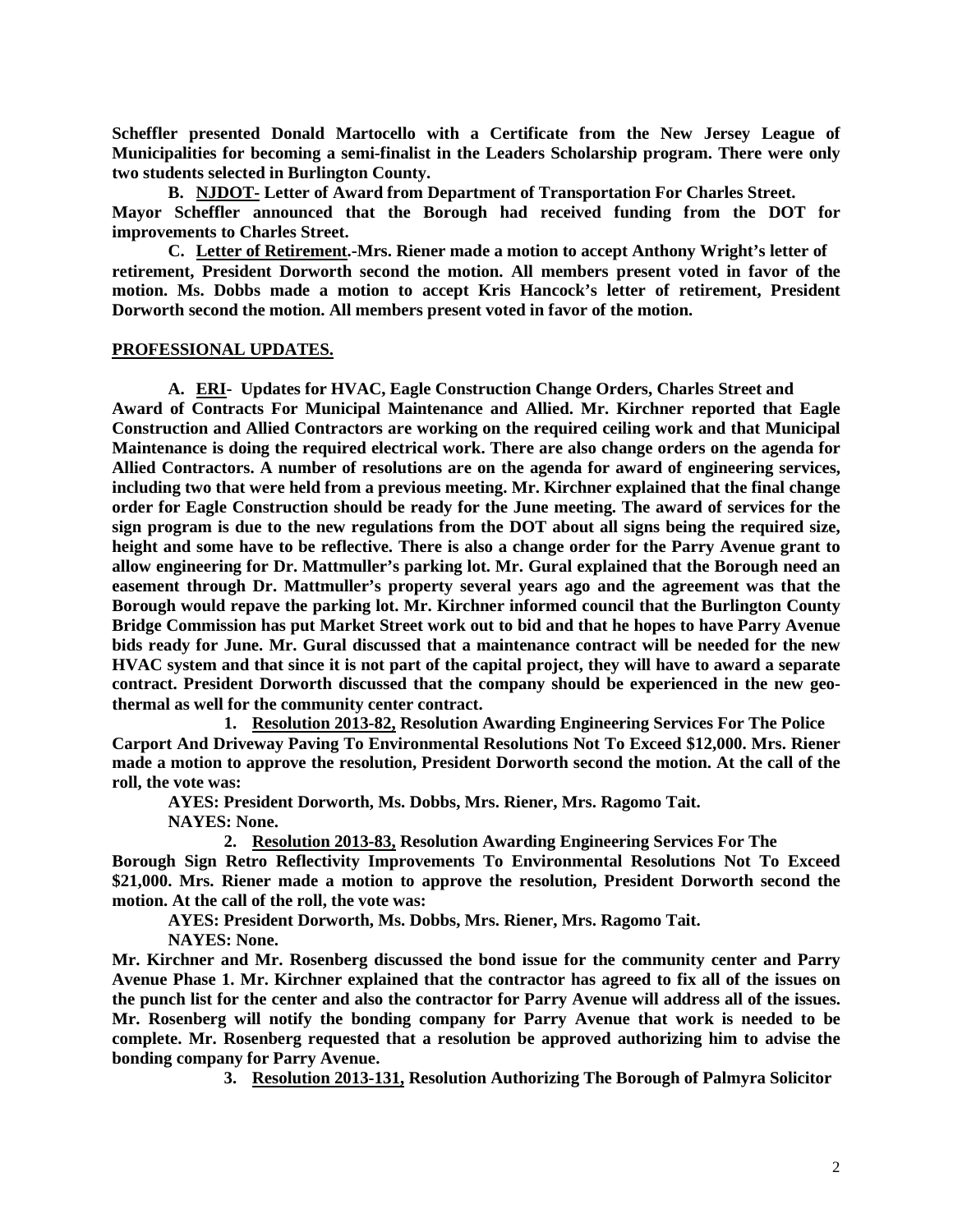**To Contact The Bonding Company For Parry Avenue Phase I. Mrs. Riener inquired if some of the issues on Parry Avenue were due to the contractors work or the weather. Mr. Kirchner replied that the issue is mainly with plumbing situations on the street. President Dorworth inquired if the cracks in the concrete would be just cosmetic or actual repair. Mr. Kirchner explained that they will be using a type of fill, but that most of them will be of the cosmetic nature. President Dorworth made a motion to approve the resolution, Mrs. Ragomo Tait seconded the motion. At the call of the roll, the vote was:**

> **AYES: President Dorworth, Ms. Dobbs, Mrs. Riener, Mrs. Ragomo Tait. NAYES: None.**

**B. CGP & H-updates-County Parks Grant. Mr. Gerkens discussed that there are a**

**number of grant applications for the Borough. He is currently working with the Shade Tree Advisory Board on their tree grant that is due May 31st. Mr. Gerkens is also working with Chief Pearlman for the COPS Grant that will help with placing a resource officer in the school. The grant will contribute towards the pay of the officer and the Borough has to pay the benefits. The grant is for four years and the Borough has to agree to pay the salary for the officer in the last year of the grant. Mr. Gerkens discussed that the County has offered again a grant for parks with no local match requirement. The Borough discussed applying for additional items at Legion Field and Ethel B. Hardy Park. Environmental Resolutions is also working on the grant. Mr. Gerkens informed council that he has not had a response to the USDA Tennis Grant that was applied for to run a tennis program in the summer for students. The YMCA grant was awarded and will assist students to attend the summer camp.** 

#### **ORDINANCES ON SECOND READING. (public hearing).**

**A. Ordinances 2013-9, An Ordinance Regulating The Sale Of Precious Metal, Gems and Secondhand Goods. Mrs. Riener made a motion to open the ordinance for the public hearing, Ms. Dobbs second the motion. All members present voted in favor of the motion. No one wishing to be heard, President Dorworth made a motion to close the public portion, Ms. Dobbs second the motion. All members present voted in favor of the motion. Ms. Dobbs made a motion to adopt the ordinance on second reading, Mrs. Riener second the motion. At the call of the roll, the vote was:**

**AYES: President Dorworth, Ms. Dobbs, Mrs. Riener, Mrs. Ragomo Tait.**

**NAYES: None. The ordinance was adopted on second and final reading and will take effect after publication according to law.** 

**B.Ordinance 2013-10, An Ordinance Requiring All Businesses Operating In The Borough Of Palmyra To Register Annually With The Borough Clerk. Mrs. Riener inquired as to where the Borough would obtain the list of businesses to notify. Mr. Gural replied that Mrs. Kilmer as part of fire official has already created a list and that it will be a starting point. President Dorworth inquired as to what defines a business? Mr. Rosenberg explained that the IRS has a definition of a business and that it is basically a judgment call. Mrs. Riener made a motion to open the public hearing on the ordinance, President Dorworth second the motion. All members present voted in favor of the motion. No one from the public wishing to be heard, Mrs. Riener made a motion to close the public portion, President Dorworth second the motion. All members present voted in favor of the motion. Ms. Dobbs made a motion to approve the ordinance on second reading, Mrs. Riener second the motion. At the call of the roll, the vote was:**

**AYES: President Dorworth, Ms. Dobbs, Mrs. Riener, Mrs. Ragomo Tait.**

**NAYES: None. The ordinance was adopted on second and final reading and will take effect after publication according to law.**

**C.Ordinance 2013-11, An Ordinance Of The Borough Of Palmyra To Provide For And Determine The Rates Of Compensation Of Each Officer And Employee Of The Borough Of Palmyra For The Years 2013 and 2014, this ordinance expires December 31, 2014 unless amended.**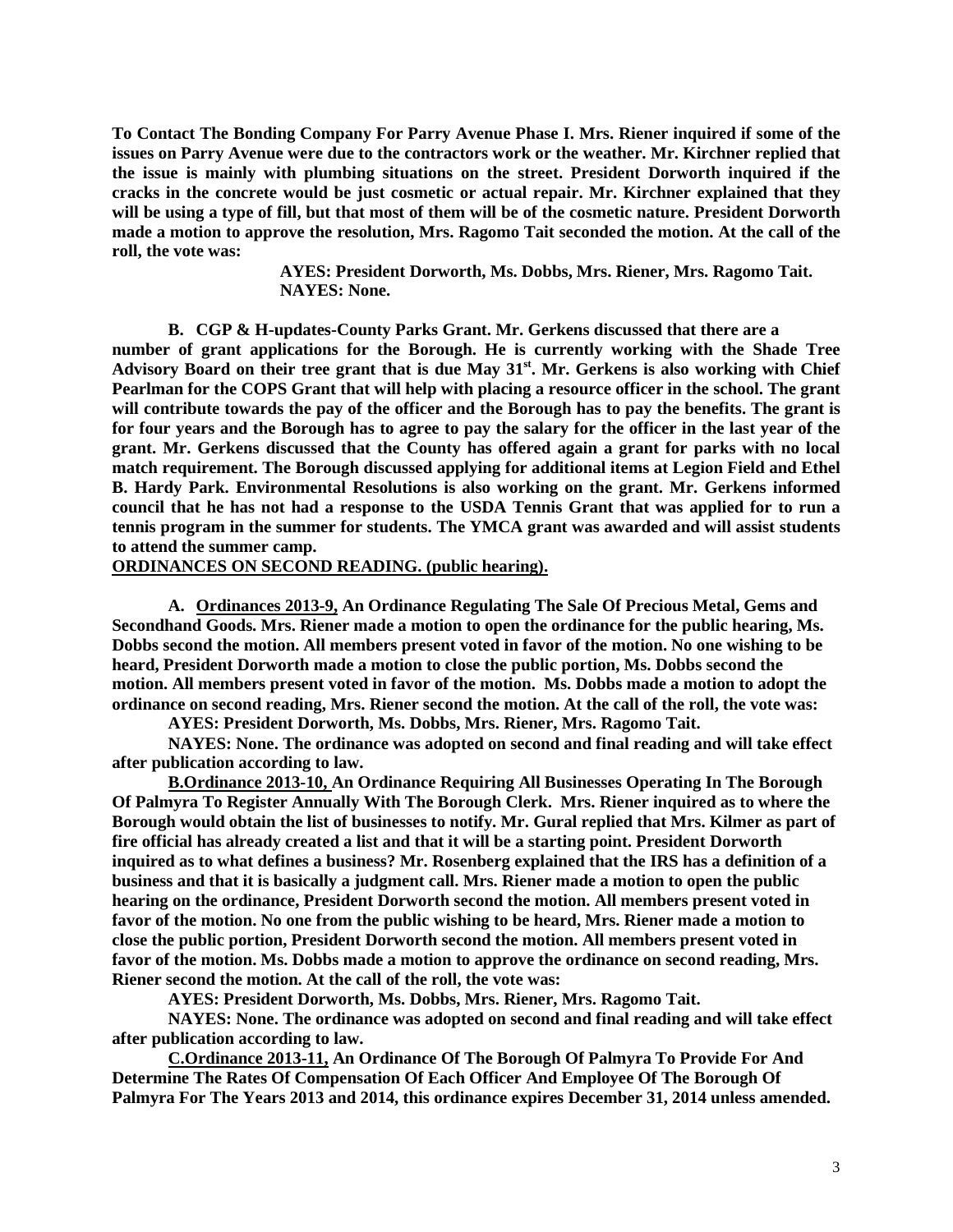**Mayor Scheffler explained this ordinance provides a range of salaries by title and that a resolution lists the exact amount of salary for each employee. Ms. Dobbs made a motion to open the ordinance for the public hearing, President Dorworth second the motion. All members present voted in favor of the motion. No one from the public wishing to be heard, Ms. Dobbs made a motion to close the public portion, Mrs. Ragomo Tait second the motion. All members present voted in favor of the motion. President Dorworth made a motion to adopt the ordinance on second reading, Ms. Dobbs second the motion. At the call of the roll, the motion was:**

**AYES: President Dorworth, Ms. Dobbs, Mrs. Riener, Mrs. Ragomo Tait.**

**NAYES: None. The ordinance was adopted on second and final reading and will take effect after publication according to law.** 

## **ORDINANCES ON FIRST READING. (public hearing on June 17).**

**A. Ordinance 2013-12, An Ordinance Amending Chapter 90 Vehicles And Traffic Parking Prohibited Certain Hours (Broad Street). Mr. Gural explained that this ordinance will allow for no parking on Broad Street when the new trash collection starts. Mrs. Riener made a motion to adopt the ordinance on first reading, Ms. Dobbs second the motion. At the call of the roll, the vote was:**

 **AYES: President Dorworth, Ms. Dobbs, Mrs. Riener, Mrs. Ragomo Tait.**

 **NAYES: None. The ordinance was adopted on first reading and will be heard on second and final reading at the regular council meeting of June 17.** 

**B. Ordinance 2013-13, An Ordinance Vacating The Paper Street In the Borough Of Palmyra That Is Located Between Blocks 156.01, Lots 1 and 1.03 And Block 158, Lot 2 On The Tax Map Of The Borough Of Palmyra. Mr. Rosenberg informed council that this was a request by F.C. Kerbeck and that they own the property on both sides of the paper street. This street is not visible and exists on the tax map of the borough only. F.C. Kerbeck would like to be able to use the property for improvements. Mr. Rosenberg discussed that all property owners connected to the paper street have to be notified of the pending ordinance. Ms. Dobbs made a motion to adopt the ordinance on first reading, President Dorworth second the motion. At the call of the roll, the vote was:**

 **AYES: President Dorworth, Ms. Dobbs, Mrs. Riener, Mrs. Ragomo Tait.**

 **NAYES: None. The ordinance was adopted on first reading and will be heard on second and final reading at the regular council meeting of June 17.** 

**C. Ordinance 2013-14, An Ordinance Requiring The Inspection, Registration And Licensing Of Residential Rental Properties In The Borough Of Palmyra. Mayor Scheffler recused herself from the discussion. Ms. Dobbs made a motion to adopt the ordinance on first reading, Mrs. Ragomo Tait second the motion. At the call of the roll, the vote was:**

 **AYES: President Dorworth, Ms. Dobbs, Mrs. Riener, Mrs. Ragomo Tait.**

 **NAYES: None. The ordinance was adopted on first reading and will be heard on second and final reading at the regular council meeting of June 17.** 

**D. Ordinance 2013-15, An Ordinance For Property Maintenance/Code Enforcement Rules. This ordinance was held for further information.**

**E. Ordinance 2013-16 , An Ordinance Creating A Housing Department And The Positions Of**

**Housing Official And Housing Inspectors. Mr. Rosenberg explained that this ordinance will create a new department to help with the new rental ordinance and certificate of occupancy ordinance. The department will also be working on the vacant property ordinance that is introduced tonight. Mrs. Riener thanked Mrs. Kilmer, Mr. Gural and Chief Pearlman for their work on all of the housing ordinances. Ms. Dobbs inquired if the department would require additional paid employees. Mr. Gural replied that some of the duties would be in addition to current employees and that they would be paid for the additional work. President Dorworth made a motion to adopt the ordinance on first reading, Mrs. Riener second the motion. At the call of the roll, the vote was:**

 **AYES: President Dorworth, Ms. Dobbs, Mrs. Riener, Mrs. Ragomo Tait.**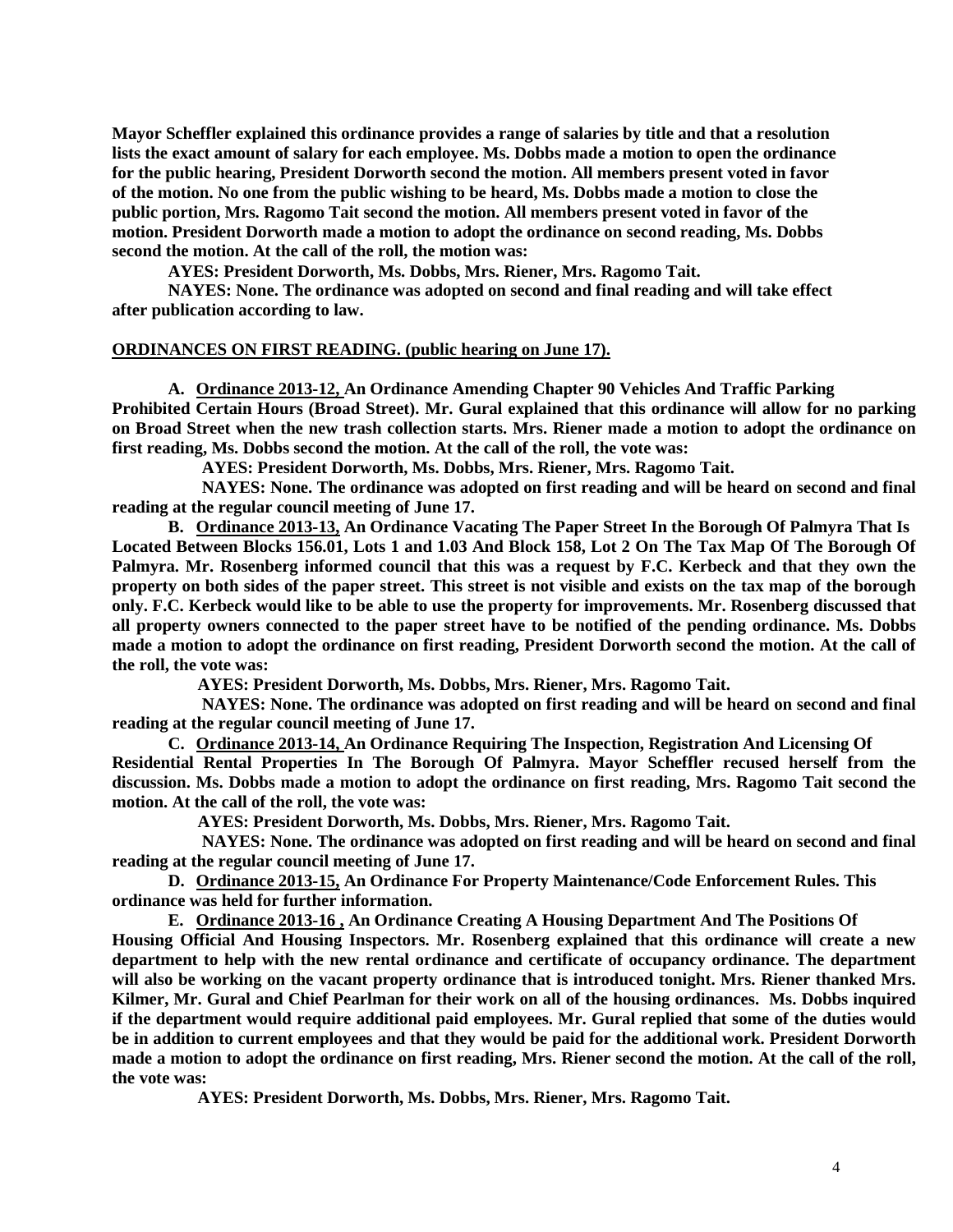**NAYES: None. The ordinance was adopted on first reading and will be heard on second and final reading at the regular council meeting of June 17.** 

**F. Ordinance 2013-17 , An Ordinance Requiring A Certificate Of Occupancy Upon The Sales Of Any Residential Property. Mr. Rosenberg explained that this ordinance will help with the housing stock and that the fee is set for \$125.00 which includes the registration and first inspection. President Dorworth made a motion to adopt the ordinance on first reading, Ms. Dobbs second the motion. At the call of the roll, the vote was:**

 **AYES: President Dorworth, Ms. Dobbs, Mrs. Riener, Mrs. Ragomo Tait.**

 **NAYES: None. The ordinance was adopted on first reading and will be heard on second and final reading at the regular council meeting of June 17.** 

**G. Ordinance 2013-18 , An Ordinance Amending Chapter 43-Police Department, Section 43-10,**

**Requirements. Chief Pearlman explained that this ordinance would amend the age requirements for the police department. President Dorworth made a motion to adopt the ordinance on first reading, Ms. Dobbs second the motion. At the call of the roll, the vote was:**

 **AYES: President Dorworth, Ms. Dobbs, Mrs. Riener, Mrs. Ragomo Tait.**

 **NAYES: None. The ordinance was adopted on first reading and will be heard on second and final reading at the regular council meeting of June 17.** 

**H. Ordinance 2013-19, An Ordinance Amending Chapter 195-Peace And Good Order, Section 195-8 Violations And Penalties. Chief Pearlman explained that this ordinance will increase the penalties for the current ordinances. President Dorworth made a motion to adopt the ordinance on first reading, Ms. Dobbs second the motion. At the call of the roll, the vote was:**

 **AYES: President Dorworth, Ms. Dobbs, Mrs. Riener, Mrs. Ragomo Tait.**

 **NAYES: None. The ordinance was adopted on first reading and will be heard on second and final reading at the regular council meeting of June 17.** 

**I. Ordinance 2013-20, An Ordinance To Regulate Vacant/Abandoned Properties. Mayor Scheffler explained that this ordinance will give the Borough additional avenues with properties that are vacant and not taken care. Most of the vacant properties are bank foreclosures. Mr. Rosenberg explained that this ordinance is not for a landlord that has a vacant rental in between tenants. President Dorworth inquired if the Borough would be going after the bank or the owner of the property for failure to keep the property in good order. Mrs. Ragomo Tait inquired if they are fined for not registering and who is the Borough charging for property maintenance. Mr. Rosenberg explained that if the bank forecloses they are responsible for the ordinance and property maintenance. President Dorworth made a motion to adopt the ordinance on first reading, Ms. Dobbs second the motion. At the call of the roll, the vote was:**

 **AYES: President Dorworth, Ms. Dobbs, Mrs. Riener, Mrs. Ragomo Tait.**

 **NAYES: None. The ordinance was adopted on first reading and will be heard on second and final reading at the regular council meeting of June 17.** 

**NEW BUSINESS. Consent Agenda- Items A-S will be enacted as a single motion, if any resolution needs additional discussion it will be removed from the consent agenda and voted on separately. Mayor Scheffler read the titles into the record. Mrs. Riener requested that Resolution 2013-114 be voted on separately. Ms. Dobbs made a motion to approve Resolution 2013-114, President Dorworth second the motion. At the call of the roll the vote was:**

 **AYES: President Dorworth, Ms. Dobbs, Mrs. Ragomo Tait**

 **NAYES: None.**

 **ABSTAIN: Mrs. Riener.**

**Ms. Dobbs made a motion to approve the consent agenda minus Resolution 2013-114, President Dorworth second the motion. At the call of the roll, the vote was:**

> **AYES: President Dorworth, Ms. Dobbs, Mrs. Riener, Mrs. Ragomo Tait NAYES: None.**

 **ABSTAIN: President Dorworth abstained from Resolution 2013-113, Mrs. Riener abstained from**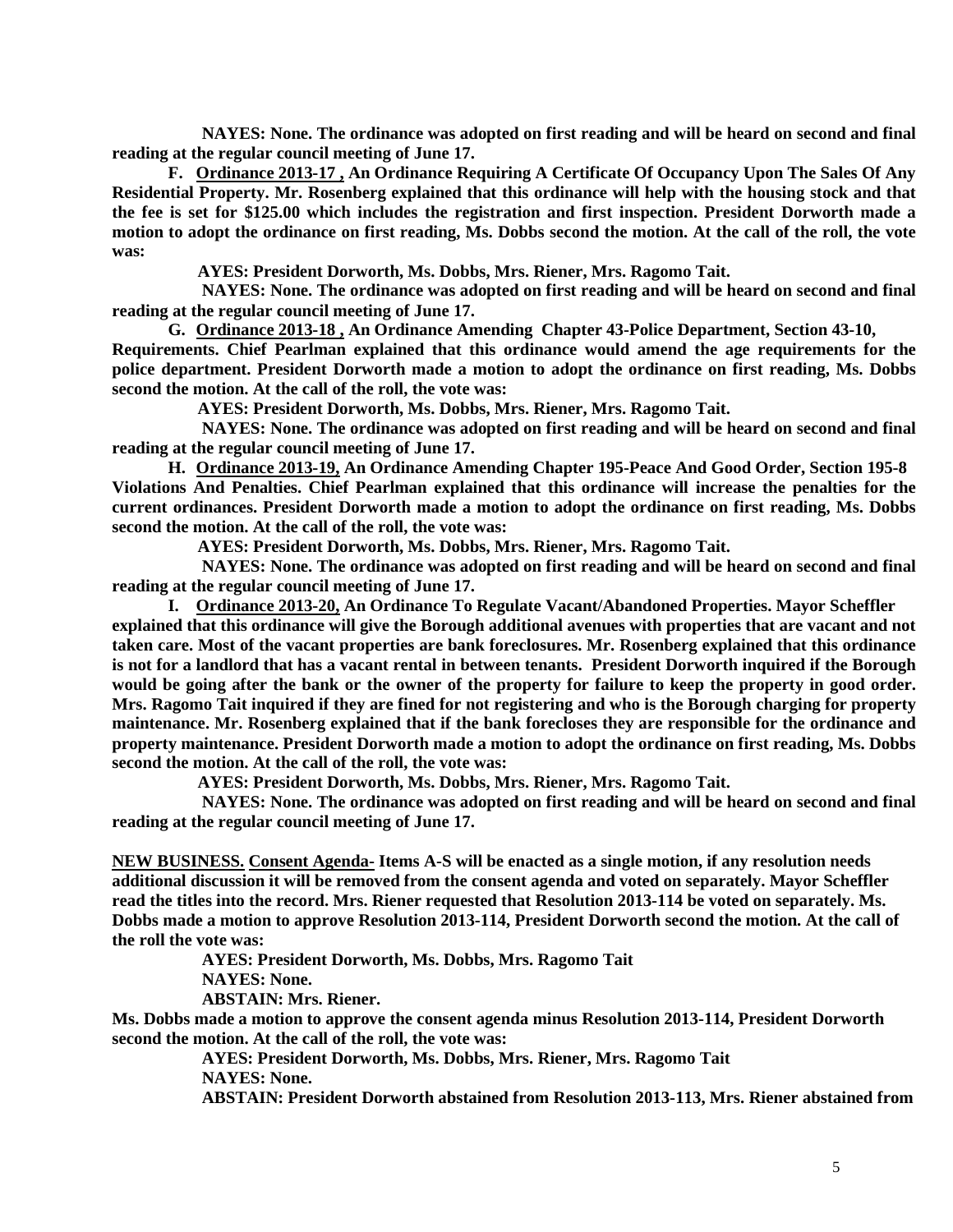**Resolution 2013-128.** 

**A. Resolution 2013-112, Resolution Approving A Shared Services Agreement Between The Borough of Palmyra And The Burlington County Board Of Chosen Freeholders For Flashing Pedestrian Assembly At Cinnaminson Avenue(CR 607) And West Charles Street.**

**B. Resolution 2013-113, Resolution Certifying 2012 LOSAP Awards.**

**C. Resolution 2013-114, Resolution Of Award To Municipal Maintenance For Borough Hall Electrical Improvements In The Amount Of \$7,280.** 

**D. Resolution 2013-115, Resolution Of Award To Allied Interior Contractors Inc. For Borough Hall Lobby Improvements In The Amount Of \$27,300.** 

**E. Resolution 2013-116 , Resolution Authorizing And Directing The Tax Collector To Issue And Mail Estimated 3rd Quarter Tax Bills, Pursuant To NJSA 54:4-66.2 et seq.** 

**F. Resolution 2013-117 , Resolution Amending Resolution 2013-105, Establishing The Rates And Compensation Of The Employees Of The Borough Of Palmyra.** 

**G. Resolution 2013-118, Resolution Of The Borough Of Palmyra Authorizing Acceptance Of A Grant From The NJ Department Of Law And Public Safety, Juvenile Justice Commission RE: Title II Formula Grant For Juvenile Justice And Delinquency Prevention In The Amount Of \$9900.00 for The Period May 1, 2013 To August 31, 2013.(YMCA).**

**H. Resolution 2013-119, Resolution Authorizing The Mayor To Sign An Agreement With The YMCA For The YMCA Camp Palmyra At The Community Center.**

**I. Resolution 2013-120, Resolution Endorsing And Supporting Efforts By The Burlington County Board Of Chosen Freeholders To Improve Pedestrian Safety Along US Highway Route 130.** 

**J. Resolution 2013-121, Resolution Authorizing Borough Of Palmyra To Enter Into A Shared Services Agreement For The "Burlington County Route 130 Task Force: Program.**

**K. Resolution 2013-122, Resolution Authorizing A Change Order For Professional Services For Environmental Resolutions For Parry Avenue Improvement Project-Dr. Mattmuller Parking Lot In The Amount Of \$3,000.**

**L. Resolution 2013-123, Resolution Authoring The Payment Of Bills In The Amount Of \$530,703.66.**

**M. Resolution 2013-124 , Resolution Appointing Donna Browne As Deputy Court Administrator Effective May 21, 2013 At An Annual Salary Of \$35,000.**

**N. Resolution 2013-125, Resolution Requesting Approval Of Items Of Revenue And Appropriation N.J.S.A. 40A: 4-87 Department Of Community Affairs: Small Cities CDBG 2011(Chapter 159-Small Cities).** 

**O. Resolution 2013-126 , Resolution In Support Of NJ Community Stewardship Incentive Program Grant Application 2013.** 

**P. Resolution 2013-127, Resolution Authorizing Appointment Of Environment Resolutions For Engineering Services For Charles Street Improvements Not To Exceed \$63,500.** 

**Q. Resolution 2013-128, Resolution Awarding A Contract To Municipal Maintenance For Ceiling Work In Borough Hall In An Amount Not To Exceed \$8,000.00.**

**R. Resolution 2013-129, Resolution Approving Change Order #1 for Allied Interior Contractors Inc. Borough Hall Lobby Improvements In The Amount Of \$2,545.00**

**S. Resolution 2013-130, Resolution Requesting Approval Of Items Of Revenue And Appropriation N.J.S.A. 40A: 4-87 (Chapter 159-Clean Communities).**

**T. Motion to Approve The Corrective Action Plan For The 2012 Audit. Ms. Dobbs made a motion to approve the corrective action plan as submitted by the CFO, President Dorworth second the motion. All members present voted in favor of the motion.**

**U. Approval of Treasurer's Report-March and April. Ms. Dobbs made a motion to approve the Treasurer's report, President Dorworth second the motion. All members present voted in favor of the motion.**

## **DISCUSSION ITEMS .**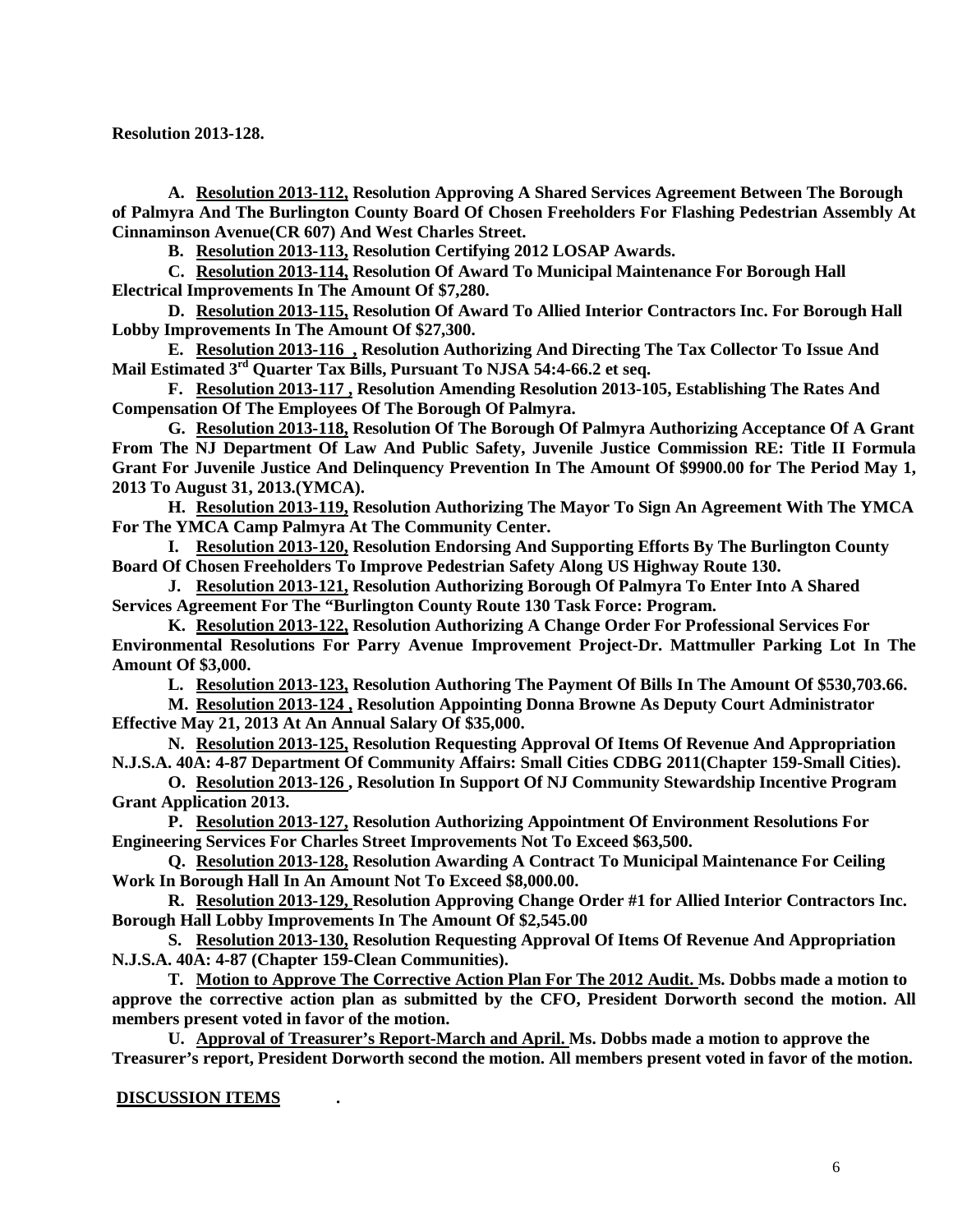**A. JIF-workers comp. Mr. Gural requested that this be held for executive session.**

**B. Firetruck-proposals. Mr. Gural updated council on the bidding process for a new firetruck. He and Mr. Rosenberg have been working with the fire department on obtaining quotes from companies that are state contracts for fire equipment. There will be a large savings to the Borough by buying the firetruck through state contracts as opposed to doing the formal bidding process. The fire department is currently reviewing the bids submit and will make a recommendation to council for award in June. President Dorworth discussed that he is going with other members of the fire department to look at Mount Laurel's new firetruck. Mayor Scheffler thanked Chief Zimmerman, Mr. Rosenberg, Mr. Gural and President Dorworth for their efforts on obtaining the new firetruck and with the savings towards the Borough.** 

**C. Trash Collection. Mayor Scheffler discussed that a letter has been sent out to all residents from Her, listing various projects going on in the Borough and that there is a section on the new trash collection that will be starting soon. Mr. Gural discussed that the new company had started on April 1st and that they are getting adjusted to the Borough. The new 96 gallon containers will be delivered around June 15th and the new process will start as soon as all cans are delivered. The carts have a life span of about 20 years. It will be a learning curve for the residents. Mrs. Ragomo Tait inquired as to the cost of additional cans. Mr. Gural explained that the cost is still being worked on, the carts cost about 54 dollars to the borough, but then there are extra tipping fees for the borough to absorb for the extra trash. Mr. Gural informed council that there is no construction debris allowed to be dumped at public works, due to the number of residents and contractors bringing in large qualities of construction debris that did not come from the Borough. Surrounding municipalities do not accept construction debris and it causes the contractors to use the borough's dumpsters.**

**D. Community Center Organization-Non-Profit. Mayor Scheffler explained that the borough is looking at having a non-profit run part of the center. The Borough is limited in what it can do as far as fund raisers and insurance. Mrs. Ragomo Tait explained that there will be additional meetings with the committee that was formed to discuss being a non-profit and what rules or regulations they will need. The meeting will take place on June 5th at 7pm. Mr. Rosenberg recommended having a discussion with bond counsel to review the issue.** 

**E. Legion Field-usage. Mr. Gural reported that there was a meeting with the athletic organizations about rules and regulations for the fields. Mrs. Ragomo Tait discussed that the meeting gave the organizations an opportunity to see what each other are doing and how they handle the scheduling of the fields. Mayor Scheffler discussed that the meeting went very well and that more meetings will take place.**

**F. Vision and Mission Statement for Borough update. Ms. Kane reported that the committee has decided on Live, Learn and Play as the vision statement for the Borough. The statement will be adopted at the June 17th meeting.** 

**G. Riverton Police Department Support. Mayor Scheffler discussed that Riverton Police Department has had a shortage of manpower and that the Borough has been covering their shifts. Mayor Scheffler had sent a letter to Riverton to see if they were interested in share services or having the Borough cover the department. Riverton is currently looking to hire more officers, meanwhile Palmyra is covering the town for about 15 shifts a month. Chief Pearlman discussed that Riverton is covering the cost of the Borough's officers and that the residents are receiving the same service. Mayor Scheffler explained that the Borough cannot permanently cover Riverton due to the number of workable hours an officer can work.** 

**H. BID ordinance. Hold for next worksession.**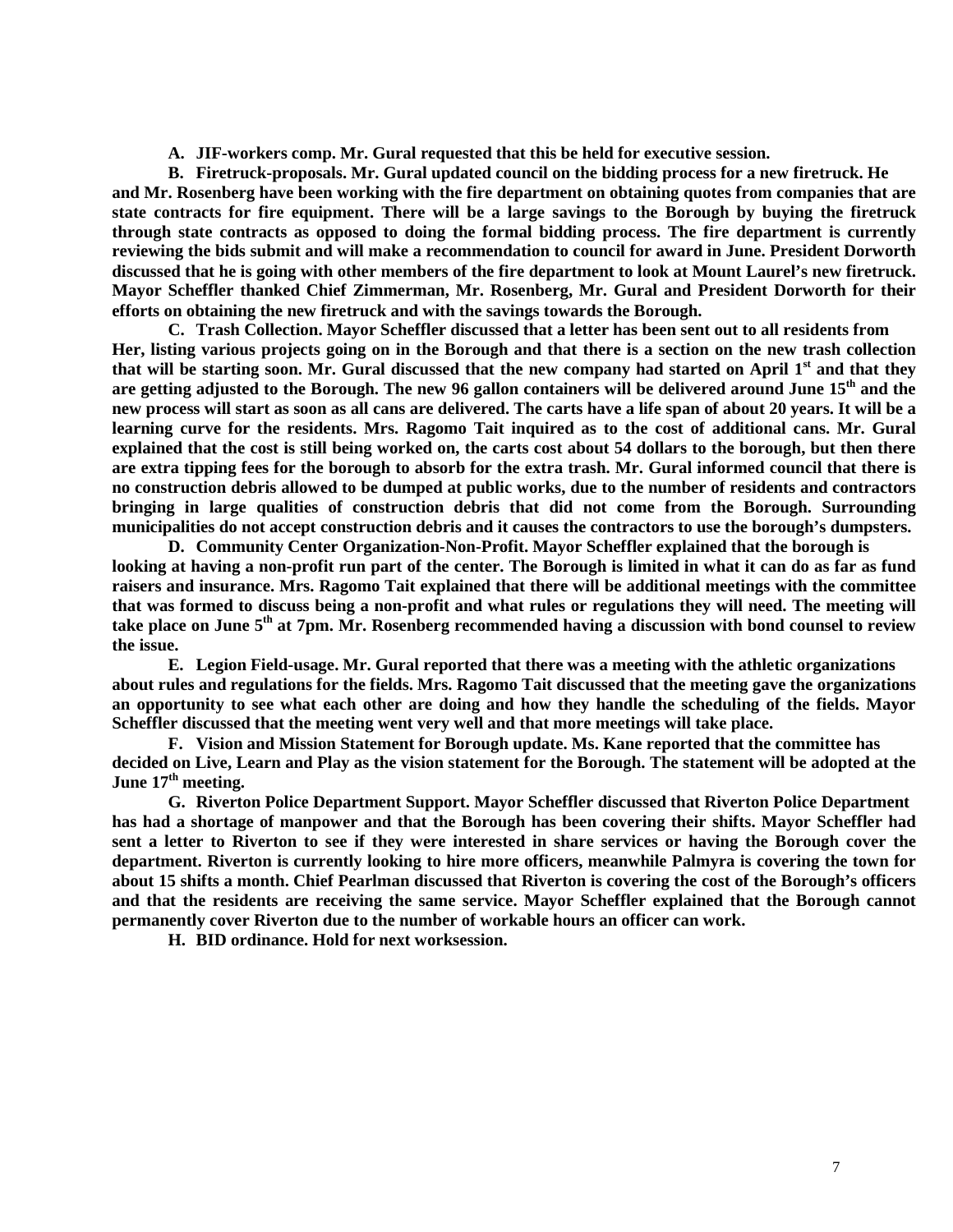# **COMMITTEE REPORTS.-**

**Shade Tree Committee and Land Use Board-Mrs. Riener reported that Land Use Board did not have a meeting due to lack of agenda business. Mrs. Riener thanked Mr. Austin for his hard efforts with code enforcement. The Shade Tree Committee is continuing to work on grants for tree removal and maintenance.** 

**Public Works/Sewer- Ms. Dobbs reported that the report is on file. Mr. Ryan informed council that there is an assembly scheduled for next Friday at Charles Street School on littering. The funds will be taken from the Clean Communities grant.** 

**Public Safety- President Dorworth reported that the report is on file and that there will be the annual police department awards at the June 3rd meeting. President Dorworth discussed that the Board of Education is working on identifying students in the school that do not live here. President Dorworth thanked Emily Minimi for being Mayor for the Day and that she did a great job. Public Events- Mrs. Ragomo Tait reported that there was 80 pieces of art at the Art Show. Several members of the student council helped with voter registration in the high school. Memorial Day Service will be held at 10am at the War Memorial. Mrs. Ragomo Tait also discussed that she is** 

**working on a job fair with the county college to help people write their resumes. Student Activities- Ms. Kane reported that the student clubs are whining down for the year and that the annual talent show is approaching.** 

**Solicitor- Mr. Rosenberg informed council that President Dorworth has been elevated to Grand Masters of the entire NJ Lodge for the Masons. This is a prestige position and requires a lot of hard work. Mr. Rosenberg requested that council adopt a resolution for Richard Goldstein and Richard Dreby for their efforts in the National Amusement case. The courts have ruled in the Borough's favor in regards to the Borough closing National Amusements properties due to safety concerns over the unexploded ordnance that were found on the site.** 

**PUBLIC COMMENTS. Ms. Dobbs made a motion to open the meeting to the public, Mrs. Riener second the motion. All members present voted in favor of the motion.**

**Mrs. Minimi thanked the Mayor and Borough Council for giving Emily the opportunity to be Mayor for the Day.**

**Mr. Clark-Columbia Avenue thanked council for making the crosswalk signal at Charles and Cinnaminson an audible signal as well.** 

**Mrs. McKinney informed council that the house behind her needs to have the grass cut and that she has given Mrs. Kilmer pictures every year of 8 Oregon Avenue with high grass.** 

**Chief Pearlman informed council that Jeremy Kankowski will be graduating on Wednesday night. Also Lt. Campbell and Sgt. Murphy will graduate the following day.** 

**No one else from the public wishing to be heard, President Dorworth made a motion to close the public portion, Ms. Dobbs second the motion. All members present voted in favor of the motion.** 

**CLOSED SESSION. Resolution No. 2013-132, Resolution Excluding The Public From Certain Meetings Pursuant To Section 8 Of The Open Public Meeting Act C. 231 P.L. 1975. (litigation, tax appeals). President Dorworth made a motion to approve the resolution, Ms. Dobbs second the motion. At the call of the roll, the vote was:**

**AYES: President Dorworth, Ms. Dobbs, Mrs. Riener, Mrs. Ragomo Tait.**